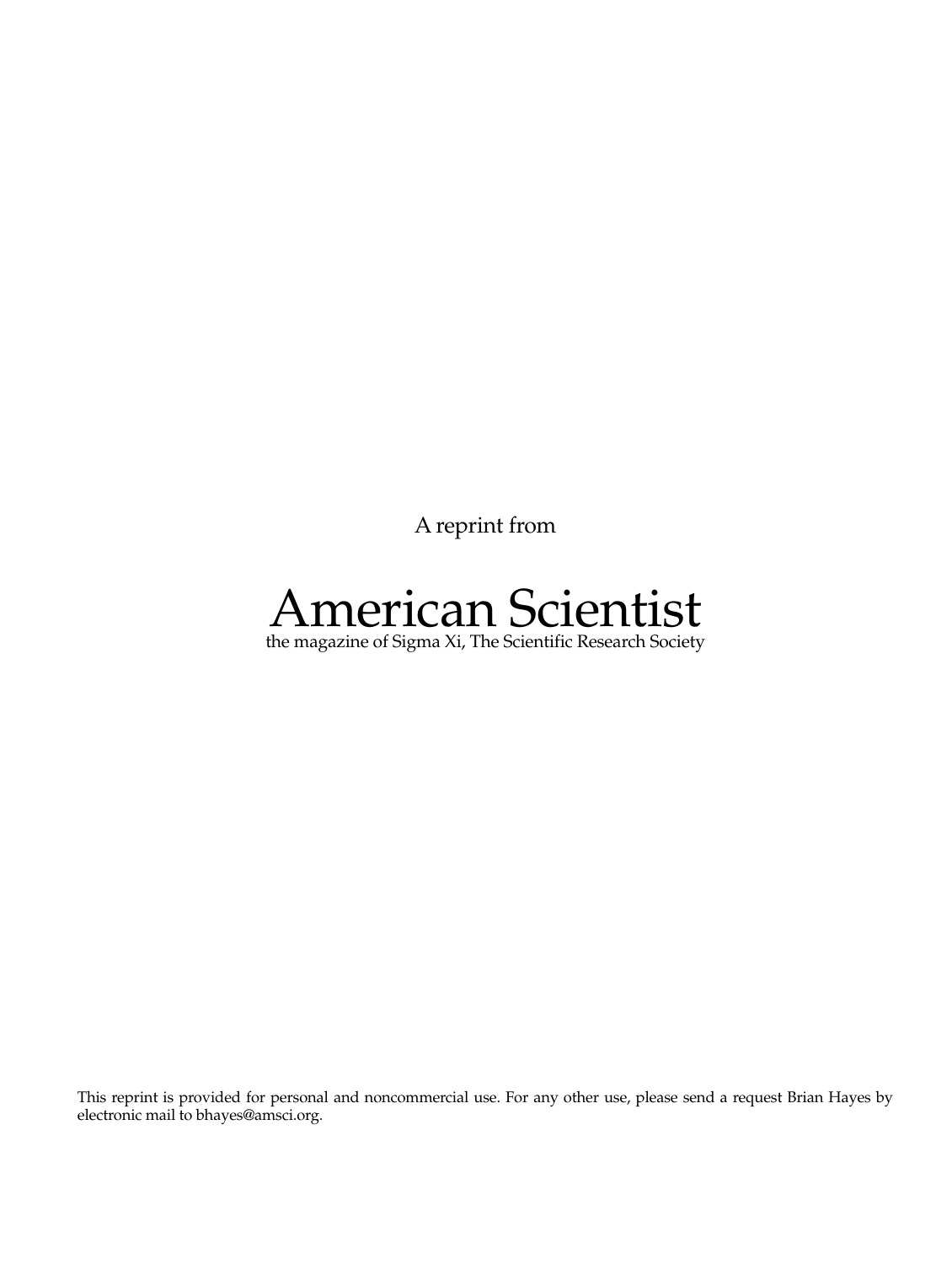# A Box of Universe

Brian Hayes

SAAC NEWTON'S UNIVERSE WAS A cozy, tidy place. Gathered around the sun were six planets, a handful of moons and the occasional comet, all moving against a backdrop of stationary stars. Newton provided us with the mathematical tools needed to compute the motions of these bodies. Given initial positions and velocities, we can calculate the forces acting on each object, using Newton's law of universal gravitation. From the forces we can determine accelerations, and then update the positions and velocities for the next round of calculations. This scheme of computation is known as the *n*-body method. Perhaps Newton himself could have put it to work if he had had suitable computing machinery.

Today we have the computers. On the other hand, our universe is far larger and more intricate than Newton's. Now the solar system is merely a speck in a spiral galaxy of several hundred billion stars. Our galaxy drifts among billions of others, which form clusters and superclusters and a whole hierarchy of structures extending as far as the eye (and the telescope) can see. Those objects are getting farther away all the time because the universe is expanding, and moreover the expansion is accelerating. Strangest of all, the luminous matter of the galaxies everything we see shining in the night sky—makes up less than one-half of 1 percent of what's out there. Most of the universe is unseen and unidentified stuff known only as "dark matter" and "dark energy."

Given this profound change in the nature and the scale of the known universe, I find it remarkable that computer simulations of cosmic evolution can

*Watch the cosmos evolve in a cube one billion light-years wide*

still rely on *n*-body algorithms rooted in the principles of Newtonian mechanics. The same techniques that predict planetary motions here at home in the solar system also describe the gravitational process that assembles thousands of galaxies into filaments a hundred million light-years long.

A major new series of cosmological simulations is now beginning to release its findings. The project, known as Bolshoi, is led by Anatoly Klypin of New Mexico State University and Joel Primack of the University of California, Santa Cruz. "Bolshoi" is Russian for "big" or "grand," and the name is apt: This is a large-scale computational project, consuming six million CPU hours and producing a hundred terabytes of data. And yet, when you ponder the vast sweep of space and time being modeled, it seems a marvel that so much universe can be squeezed into such a small box.

#### **A History of the History of the Universe**

Our view of the universe—and of our own place in it—was famously upset by the Copernican revolution of the 16th century. But the past 100 years have seen even more radical upheavals in cosmology.

It began in the 1920s with the recognition that spiral "nebulae" are not dusty pinwheels scattered among the nearby stars; the nebulae, which we now call galaxies, are *made* of stars, billions of them, and they lie at immense

distances. Furthermore, we too inhabit just such a galaxy.

Edwin P. Hubble, examining the spectra of galaxies, found that almost all of them are shifted toward the red end of the spectrum. The redshifts indicate that the galaxies are moving away from us, and Hubble showed that their velocity is proportional to their distance. The whole universe is expanding.

The expansion could be traced backward to a moment of origin, the Big Bang, which meant the universe must have a definite age (now estimated at 13.7 billion years). The clinching evidence for the Big Bang model was the discovery in 1965 of cosmic background radiation—a relic of the early, incandescent universe, now cooled to a temperature of 2.7 kelvins, with peak emission in the microwave region of the electromagnetic spectrum.

By the 1970s the Big Bang model was firmly established, but nagging problems remained. Looking around us, we see a well-stirred porridge—the same in all directions—and yet the universe is too young to be so thoroughly mixed. There are regions that have never communicated because speed-of-light signals have not yet had time to pass between them. How did these disconnected pieces all come to have the same temperature? Explaining the uniformity called for another dramatic revision in the history of the early universe: a split-second episode of "cosmic inflation" so rapid that a tiny (and therefore nearly uniform) patch of space expanded to become what is now our entire observable universe.

Then there was the mystery of the missing mass. The orbital velocities of stars within a galaxy depend on the total mass of the galaxy and how that mass is distributed. On a larger scale, the motions of galaxies within a cluster also depend on the cluster's mass. Measurements of both kinds of velocities sug-

© 2012 Brian Hayes. Reproduction with permission only. Contact bhayes@amsci.org.

*Brian Hayes is senior writer for* American Scientist*. Additional material related to the* Computing Science *column appears at http://bit-player. org. Address: 11 Chandler St. #2, Somerville, MA 02144. E-mail: brian@bit-player.org*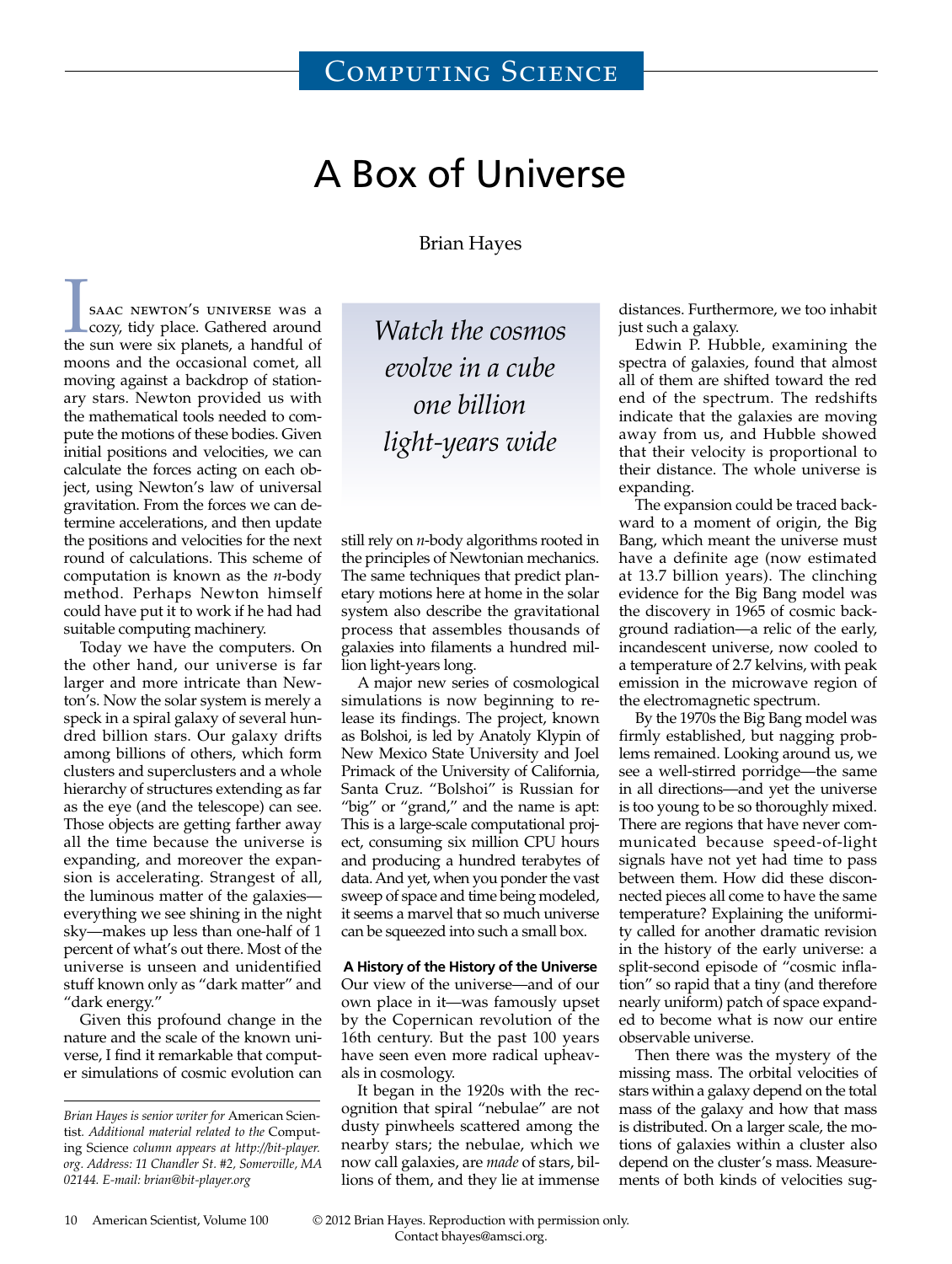

**A thin slice of simulated universe reveals a tangle of filaments and membranes on an immense scale. The dimmer red spots are the size of entire galaxies, and the brightest nodes along the major filaments are large enough to envelop clusters of hundreds or thousands of galaxies. The slice is taken from a cubic volume roughly one billion light-years on a side; the thickness (looking into the page) is about 35 million light-years. In computer simulations the lacy structures arise spontaneously when matter is allowed to collapse under its own gravitational attraction; similar forms have been observed in surveys of the real sky. The data were generated in the Bolshoi cosmological simulation, which examines the distribution of cold dark matter, a component of the universe distinct from the ordinary "baryonic" matter of stars and planets. The illustration was created by Stefan Gottlöber of the Leibniz Institute for Astrophysics in Potsdam, Germany.**

gested there is more matter out there than meets the eye. Galaxies must be enveloped in huge halos of "dark matter," unseen because it neither emits nor absorbs electromagnetic radiation. The nature of this substance remains uncertain, but it apparently constitutes 80 percent of all the matter in the universe.

A little more than 10 years ago came yet another big surprise. Two groups of astronomers had set out to measure changes in the rate of the cosmic expansion over the history of the universe. Gravitational attraction acts to slow the expansion, and might even cause an eventual reversal and collapse. But the measurements showed that the expansion is actually accelerating: Something is pushing space apart. That something has been given the name "dark energy," and it appears to be the majority constituent of the universe.

All of these ideas are elements of the current consensus view of cosmology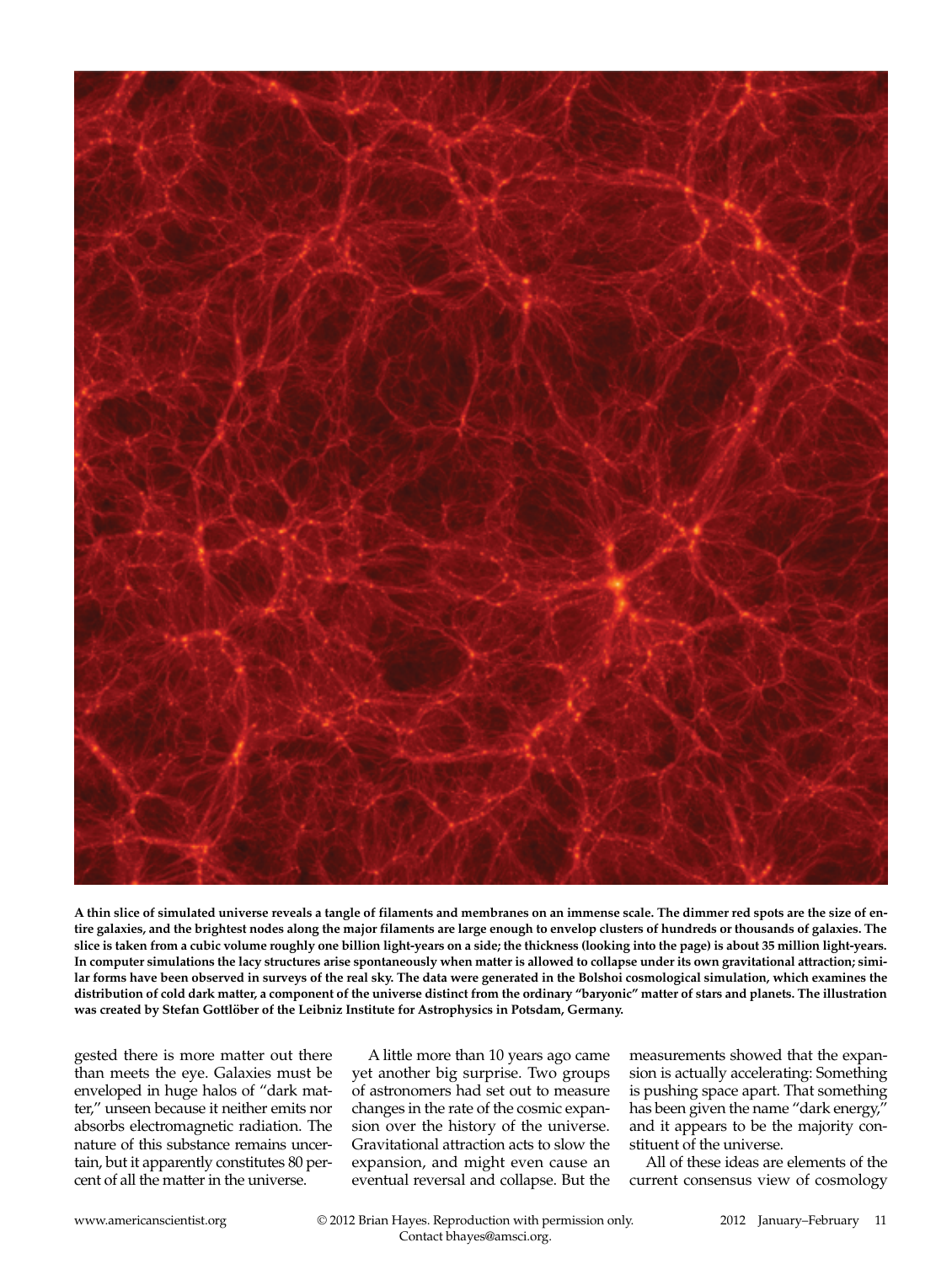called the ΛCDM model. The Greek letter  $\Lambda$  (lambda) is the symbol Einstein chose for his "cosmological constant," which offers one way of understanding the dark-energy phenomenon. CDM stands for cold dark matter. The matter is cold in the sense that it consists of massive particles moving at modest speeds, rather than a high-temperature gas of nearly massless particles.

In the ΛCDM model, almost 73 percent of the substance of the universe is dark energy, and about 23 percent is dark matter. Thus more than 95 percent of the universe is stuff that wasn't even known to exist a mere 30 years ago. Our own substance, called "baryonic" matter after the class of particles that includes the proton and the neutron, makes up 4.6 percent of the total. Most of that is hydrogen gas in the intergalactic medium. The stars in galaxies account for 0.4 percent.

## **Observation, Theory, Simulation**

All of these head-spinning changes in our understanding of the cosmos are anchored in scientific knowledge. They may seem like one wild idea after another, but they are supported by data from observations, by physical theory and by simulations that connect theory with observation.



**Adaptive refinement tree allows efficient calculation of gravitational interactions among billions of masses. Rather than compute pairwise forces between individual particles, the algorithm partitions space into cubical cells and then evaluates interactions between cells. Each cell is subdivided until the number of particles inside falls below a threshold; adjacent cells may not differ by more than one subdivision level. In the twodimensional example shown here the threshold is three particles. The Bolshoi simulation began with 16.8 million level-0 cells and allowed 10 levels of subdivision.**

In the past 20 years astronomy has become a data-rich, statistical science. For example, the Sloan Digital Sky Survey has catalogued 500 million objects and recorded almost two million spectra. The spectra allow measurements of redshifts and thus of distance along the line of sight. The data yield a three-dimensional map that covers about a third of the sky and goes back in time more than a billion years.

Another ongoing endeavor aims to extract information from the oldest photons in the universe. A satellite called the Wilkinson Microwave Anisotropy Probe (WMAP) has measured tiny spatial variations in the microwave background radiation, giving us a glimpse of the distribution of matter and energy at an early epoch—the initial conditions for the visible universe.

All these data are interpreted in the context of Einstein's general theory of relativity, which describes the interactions of matter, energy, space and time in an expanding universe. Quantum mechanics also has a role, for example in explaining the spectrum of fluctuations in the microwave background. But these theoretical principles are not enough to predict the shapes and sizes and other properties of the structures that emerge as the universe evolves. Computer simulation is the best tool for this purpose. Starting from plausible initial conditions and known physical laws, we can compare the output of the simulation with astronomical data. Along the way, we get to watch a movie of the universe unfolding.

As early as 1941 the Swedish astronomer Erik Holmberg simulated the clustering of galaxies with a remarkable analog computer he made out of light bulbs and photocells. By the early 1960s digital computers were the instrument of choice. Sverre J. Aarseth of the University of Cambridge studied galaxy clusters having 25 to 100 members.

Modern computing machinery allows much larger models. In 2005 Volker Springel of the Max Planck Institute for Astrophysics in Garching, Germany, and 16 colleagues published the results of a landmark simulation called the Millennium Run. It was based on the ΛCDM model; it included more than 10 billion particles of dark matter in a cubical volume more than 2 billion light years on a side; it covered a span of time from 12 million years after the Big Bang up to the present. Unfortunately, some of the parameters that defined the initial conditions were based on early results from the WMAP satellite mission, which were later significantly revised.

The Bolshoi simulation (described in more detail below) is slightly smaller than the Millennium Run but attains higher resolution in measuring positions, masses and forces. It is also based on the updated WMAP parameters.

#### **2-Body, 3-Body,** *N***-Body**

Even though cosmology is rooted in the general theory of relativity, the simulated universes of Millennium and Bolshoi operate on Newtonian principles. Here gravity is not a warping of space-time; it's a force between particles. How can we get away with this retro vision of physics? Relativistic methods would be crucial if objects were moving near the speed of light, but galaxies travel at a stately few hundred kilometers per second. Newton's equations are perfectly adequate.

Newton solved the two-body problem: Given the positions, velocities and masses of two pointlike particles interacting only with each other, he could describe the particles' trajectories for all times, both past and future. But the three-body problem was beyond the reach of Newton's methods. As for the *n*-body problem (with *n* larger than three), he speculated that "to define these motions by exact laws allowing of convenient calculation exceeds, unless I am mistaken, the forces of the entire human intellect."

Newton was not mistaken: For the *n*-body problem, exact solutions are indeed unthinkable. No mathematical expression defines the positions and velocities of the particles for all time. However, with enough computer power we can have a "marching" solution, which takes the state of the system at one moment and walks forward a short distance along all the trajectories to yield a new state a moment later. The result is an approximation, but if the time steps are short enough, it can be highly accurate.

The inputs to an *n*-body calculation are the masses of the *n* particles (which never change) and their spatial coordinates and velocities at some initial time *t*. Each particle feels a gravitational attraction to every other particle. For particles *i* and *j* the magnitude of this force is given by Newton's equation  $F = Gm_i m_j / r^2$ , where  $m_i$  and  $m_j$  are the particle masses and *r* is the distance between them. (The constant *G* merely

12 American Scientist, Volume 100 © 2012 Brian Hayes. Reproduction with permission only. Contact bhayes@amsci.org.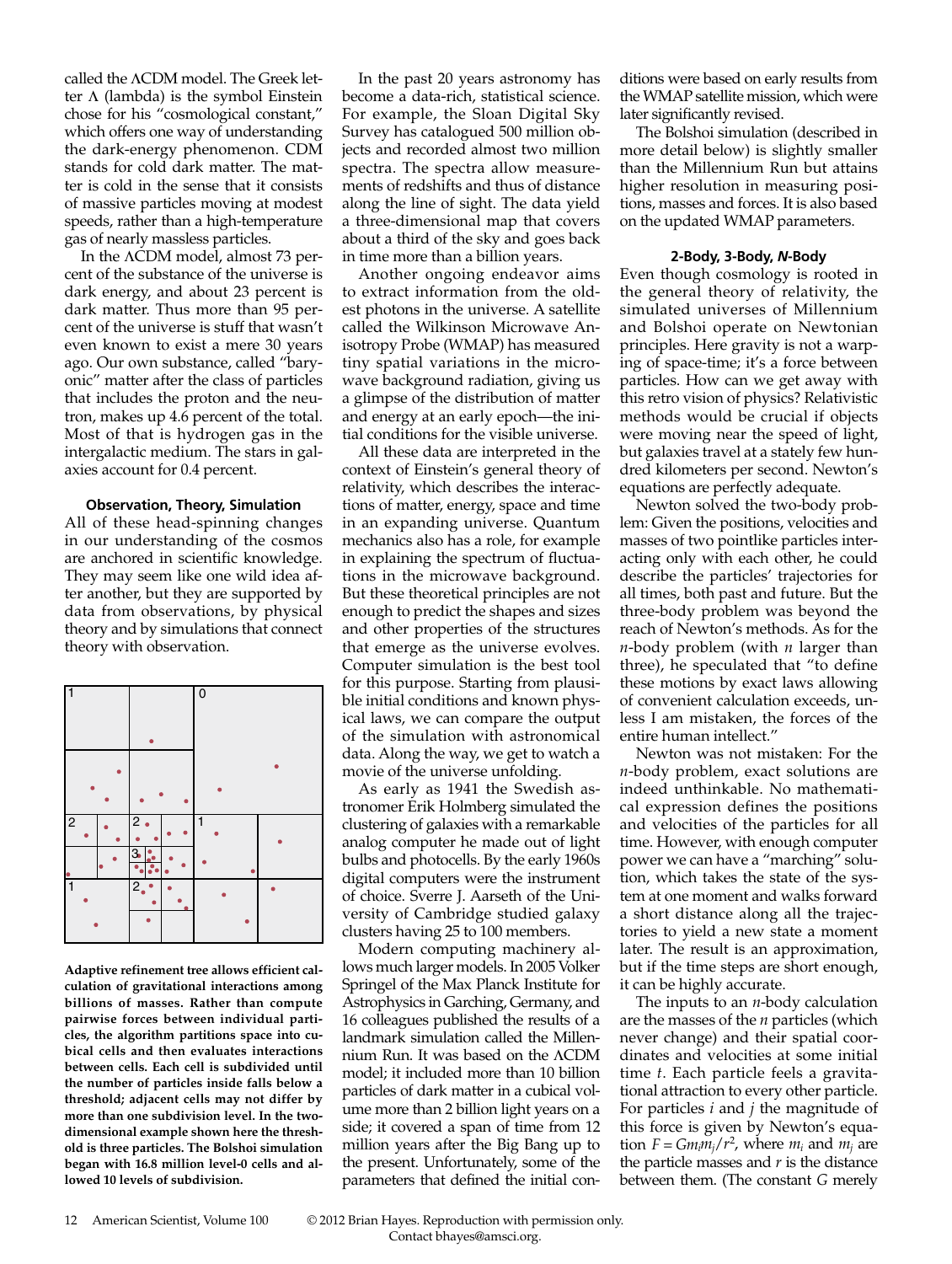reconciles units of mass and length.) The total force acting on a given particle is the vector sum of all the pairwise forces.

Another Newtonian equation relates force to acceleration: *F* = *ma*. Once we know a particle's acceleration, we can assign it a new velocity and then calculate its motion over some brief interval Δ*t*. This process yields a new set of particle positions and velocities at time  $t + \Delta t$ , which serve as inputs to the next round of computations.

In cosmological *n*-body simulations, *n* can be a number in the billions, which imposes a formidable computational burden. There are  $n(n-1)/2$  pairs of particles requiring a force calculation at each time step. With  $10^9$  particles, that's  $5 \times 10^{17}$  evaluations of the force equation, far beyond the limits of computer capacity, not to mention human patience. Thus the straightforward algorithm described above is not much use in practice.

The key to solving this problem is to lump together groups of nearby particles, summing their contribution to the gravitational field. This coarsening of the system has a small cost in accuracy but a major benefit in speed. Whereas the direct particle-particle method requires on the order of  $n^2$  calculations, a hierarchy of lumped masses offers hope of reducing the computation time to *n* log *n*. For the billion-particle case, that's the difference between  $10^{17}$ evaluations and 1010.

The Bolshoi simulation employed an algorithm called the adaptive refinement tree, devised in the 1990s by Andrey V. Kratsov, now of the University of Chicago, Klypin and Alexei M. Khokhlov of the U.S. Naval Research Laboratory. The procedure starts by dividing the cubical simulation volume into a grid of smaller cubical cells. Each of these level-0 cells can be further divided into eight level-1 cells, each of which can be split into eight level-2 cells, and so on. The splitting process continues until the number of particles in a cell falls below a threshold. The subdivision level can vary across the grid, so that costly highresolution computations are done only where needed; but adjacent cells are allowed to differ by no more than one level, to avoid sharp discontinuities.

## **The Bolshoi Intergalactic Ballet**

The domain of the Bolshoi simulation is a cube roughly one billion lightyears on a side. For comparison, the



**Halo-finding algorithm identifies dense concentrations of particles that are gravitationally bound to one another. Dark-matter halos are the sites where galaxies live; they are called halos because they extend beyond the perimeter of the galaxy. Since the Bolshoi simulation includes only dark matter, the galaxies themselves are not explicitly present. In this thin slice through the final state of the Bolshoi simulation, halos with various properties are marked by circles and polygons. Just as individual particles fall together to form halos, the halos also tend to merge, forming a nested hierarchy. The image was created by Stefan Gottlöber.**

diameter of the luminous part of a large galaxy might be 100,000 light years, and the diameter of the observable universe is about 90 billion lightyears. Thus the simulation volume is large enough to contain millions of galaxies, but it still represents only a tiny fraction of the visible universe.

The level-0 mesh of the adaptive refinement tree has  $256<sup>3</sup>$  (or 16.8 million) cells. These cells can be subdivided to a maximum of 10 levels, at which point the side length of the smallest cells is about 4,000 light years.

What happens at the edges of this big box of universe? Rather than create artificial barriers or let particles leak out, the simulation adopts periodic boundary conditions. If a particle leaves the box on one side, it immediately reenters through the opposite side. This policy avoids disruptive edge effects, but it also introduces another hazard: a sort of gravitational narcissism, where an object is attracted to its own image a billion light-years away. The remedy is to impose a longrange cutoff, suppressing gravitational forces beyond about half this distance. A short-range force cutoff is also needed, to prevent spurious strong scattering if two particles happen to come close together.

The Bolshoi cube is populated with 2,0483 (equal to 8,589,934,592) identical particles. This is a great many objects to be managed in a computer program, but on the other hand it is a very coarse partitioning of the substance in the universe. Each particle represents about 200 million solar masses. Because this quantum of mass is so large, there's no point in trying to distinguish between baryonic matter and dark matter. All of the particles in the simulation are dark matter. The primary structures formed as the universe evolves are the dark-matter halos in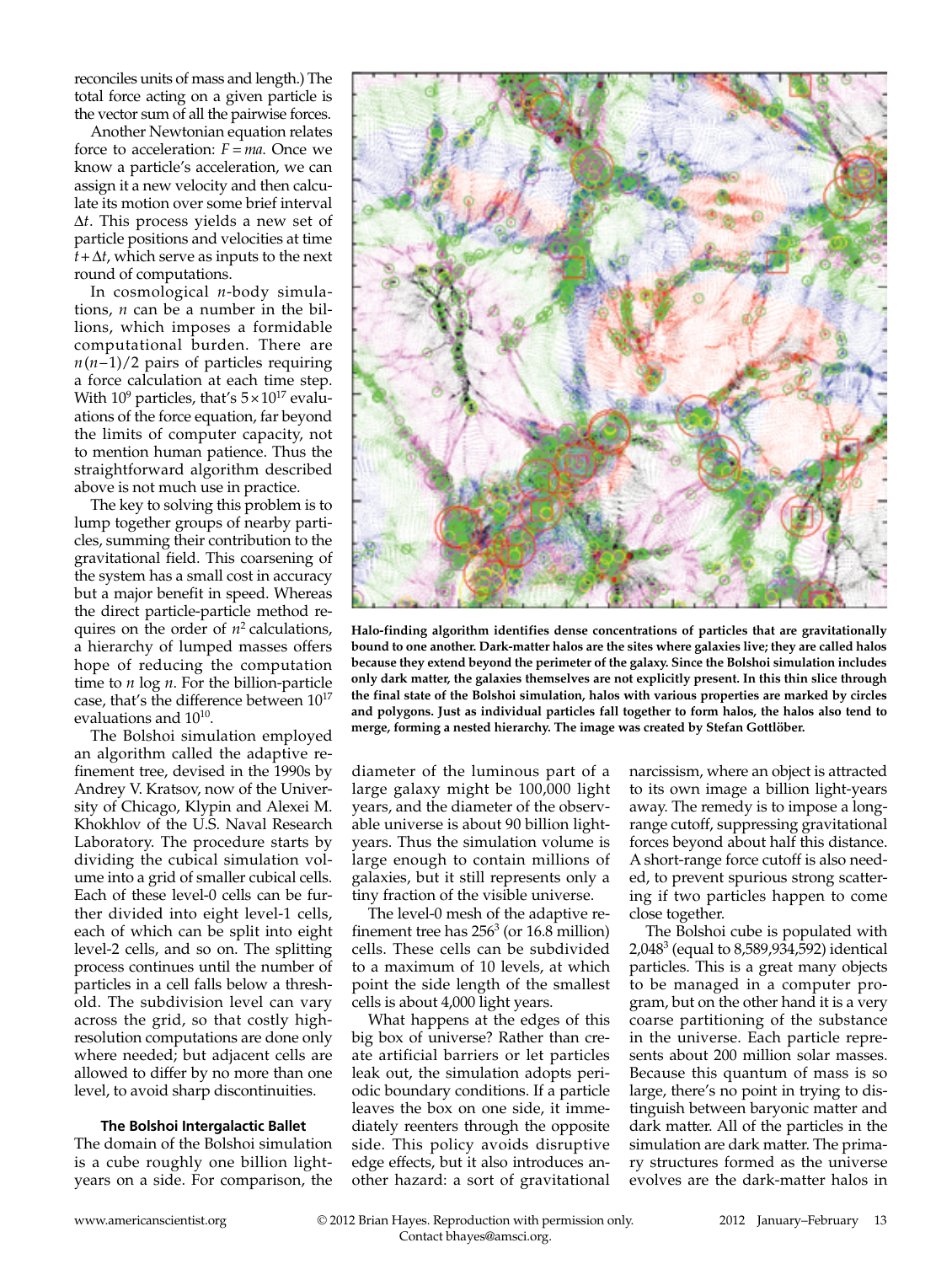

**Snapshots from the evolution of a simulated universe show the gradual emergence of large-scale structures as particles come together under their mutual gravitational attraction. In the leftmost panel the initial state of the system, representing a moment roughly 100 million years after the Big Bang, has particles distributed almost uniformly, with only slight fluctuations in density. Over the subsequent 13 billion years the particle population condenses in filaments, some of which extend across the entire volume. The rightmost panel shows the final configuration. The illustration is not from the Bolshoi project but from an earlier simulation carried out at the National Center for Supercomputer Applications by Andrey V. Kravtsov of the University of Chicago and Anatoly Klypin of New Mexico State University. The visualization was created by Kravtsov.**

which galaxies are embedded, but the galaxies themselves are not explicitly represented.

At the start of the run, the eight billion particles are distributed almost uniformly in the cube, with only slight fluctuations in density. This configuration represents the state of the universe post-inflation, in an era not too long after the cosmic background radiation was emitted. The simulation begins when the universe is about 23 million years old and progresses to the present in some 400,000 time steps. Snapshots of intermediate states are saved at intervals of 40 to 80 million years.

The simulation was run on a computer called Pleiades at the NASA Ames Research Center in California. Pleiades is currently ranked seventh in the listings of the top 500 supercomputers worldwide. Bolshoi made use of 13,824 processor cores and 13 terabytes of memory.

When a simulation run ends, the computing is not yet finished. The first stage in analyzing the data is to run a program called a halo finder, which identifies regions of elevated density where particles are bound together by gravitational attraction. Finding density peaks is not difficult, but identifying bound groups of particles is a subtle problem. The particles in a halo move like bees in a swarm, so it's not obvious which particles are members and which are merely passing through.

#### **Evolution of a Universe**

The first results from the Bolshoi simulation appear in a series of papers by Klypin, Primack and their colleagues. (The first two papers have been published in *Astrophysical Journal* and are also available as preprints at the Bol-

shoi web site, http://hipacc.ucsc.edu/ Bolshoi.) The data generated by the simulations, including the snapshots, catalogs of halos, and "merger trees" tracing the provenance of halos, are also being made publicly available through a repository called the Multi-Dark database.

What does the Bolshoi universe look like, and how does it compare with the world we see when we look out the window? Early in the course of the simulation, some five million halos evolved, and the number later grew to 12 million as additional particles clumped together under their own gravitational attraction. But the halos too experience these forces, and so they tend to merge, leaving fewer but larger halos. At the end of the run, there were about 10 million halos left (many of which are classified as "subhalos," existing inside other halos but retaining their identity). Halo sizes range from  $10^{10}$  solar masses (comparable to a small galaxy) up to  $10^{15}$  solar masses (equivalent to a large cluster of galaxies).

Statistics on the halos and the larger structures they form suggest opportunities for comparing the simulation with reality. This work is just beginning. An example concerns a survey of satellite galaxies. The Milky Way has two prominent satellites, the Large and Small Magellanic Clouds of the Southern Hemisphere. Observational data from the Sloan Digital Sky Survey suggest that this situation is somewhat rare; only about 10 percent of galaxies in the mass range of the Milky Way have two such companions. A study of the Bolshoi results by Michael T. Busha and others yields a similar probability. The model and real-world data also agree about the probability of zero satellites or one satellite.

But not every cross-check between model and reality comes out so neatly. Sebastian Trujillo-Gomez and his colleagues have compared a sample of real galaxies with simulated darkmatter halos classified according to rotational velocity, a property that is closely correlated with total mass and luminosity. Over most of the range, the two samples are in accord. But Bolshoi predicts a few too many galaxies at the highest rotational velocities. More worrisome is a larger discrepancy at the other end of the scale: The simulation predicts an overabundance of dwarf galaxies by a factor of almost 10.

For now this conflict remains unresolved. There are several candidate explanations. The cause might turn out to be a problem in the simulation. On the other hand, the observational survey could have some unrecognized selection bias, and the Bolshoi result could be correct. Or the cause might lie at a deeper theoretical level. For example, the difference might be explained if the dark matter pervading the universe is not cold but lukewarm. If this last possibility begins to look promising, then we could be on the cusp of yet another major shift in cosmological thinking.

#### **Bruno's Legacy**

Four hundred years ago, the idea that the Earth goes around the Sun rather than vice versa was not just a scientific breakthrough but also a cultural bombshell. People were asked to reimagine the world they were living in. Not everyone welcomed the op-

14 American Scientist, Volume 100 © 2012 Brian Hayes. Reproduction with permission only. Contact bhayes@amsci.org.